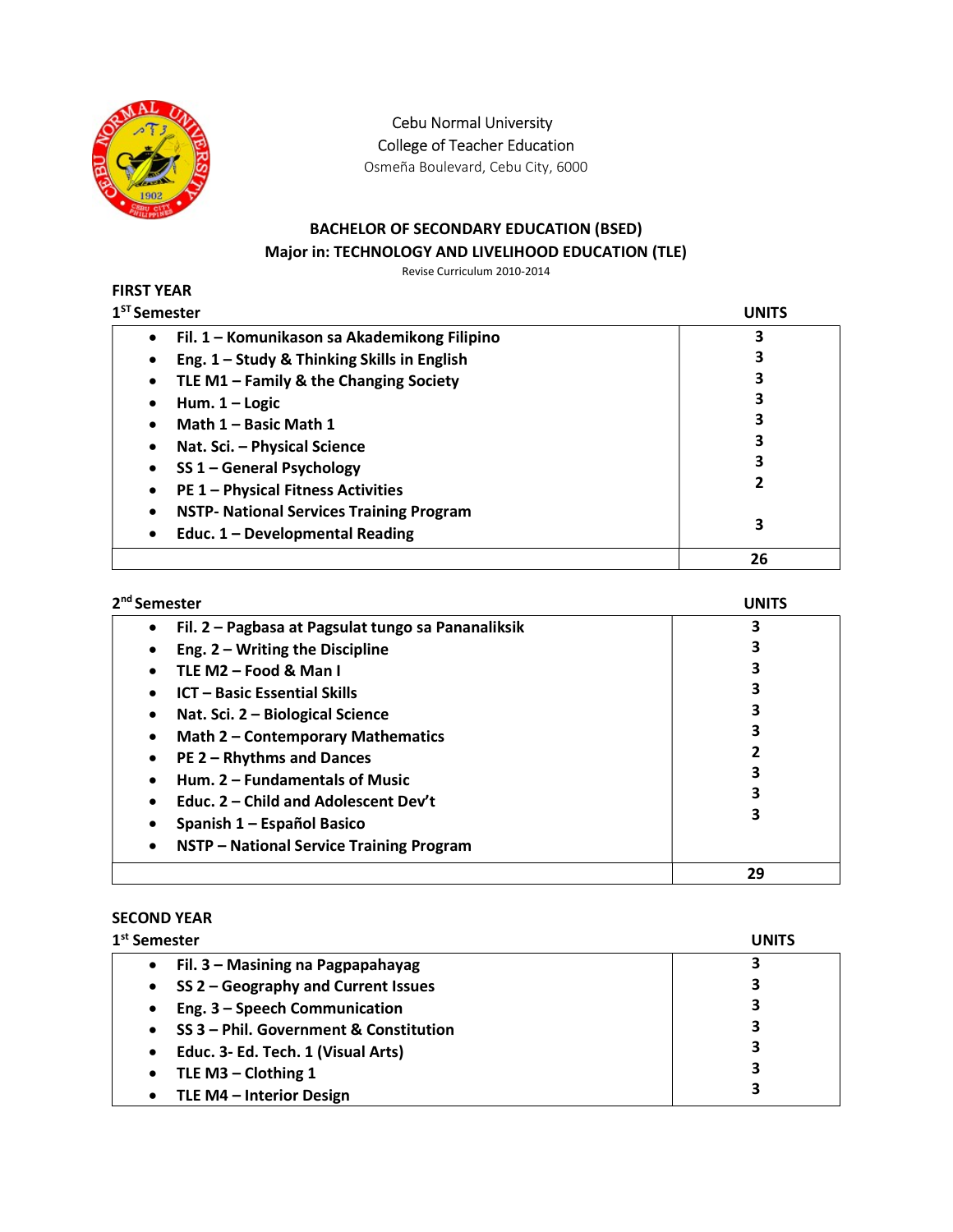| Spanish 2 – Español Intermedio          |    |
|-----------------------------------------|----|
| PE 3 – Fundamentals of Games and Sports |    |
|                                         | 29 |

| 2 <sup>nd</sup> Semester                            | <b>UNITS</b> |
|-----------------------------------------------------|--------------|
| Educ. $4$ – Facilitating Learning<br>$\bullet$      |              |
| Educ. $5 - Ed$ . Tech. $2 - (ILT)$<br>$\bullet$     |              |
| Educ. 6 - Teaching Profession<br>$\bullet$          | 3            |
| Educ. 7 - Principles of Teaching 1<br>$\bullet$     |              |
| TLE M6 - Business Math<br>$\bullet$                 |              |
| TLE M7 - Fishery Technology<br>$\bullet$            | 3            |
| TLE M8 - Home Mngt. & Family Economics<br>$\bullet$ | 3            |
| <b>PE 4 - Recreational Activities</b><br>$\bullet$  | 2            |
|                                                     | 23           |

## THIRD YEAR

| $1ST$ Semester                                        | UNITS |
|-------------------------------------------------------|-------|
| <b>History 1- Philippine History</b><br>$\bullet$     |       |
| Lit. $1$ – Literature of the Philippines<br>$\bullet$ |       |
| Educ. 9 – Principles of Teaching 2<br>$\bullet$       |       |
| <b>Educ. 10 Assessment of Student Learning</b>        |       |
| Educ. 11 - Field Study 1                              |       |
| TLE M9 - Craft & Industries                           |       |
| TLE M10 - Entrepreneurship<br>$\bullet$               |       |
| TLE M11 - Food Preservation                           |       |
| TLE M12 - Agricultural Technology                     | 3     |
|                                                       | 27    |

| 2 <sup>nd</sup> Semester                                 | <b>UNITS</b> |
|----------------------------------------------------------|--------------|
| SS 4- Economics with Agrarian Reform<br>$\bullet$        |              |
| Educ. 12 - Assessment of Student Learning 2<br>$\bullet$ |              |
| Educ. $13$ – Field Study 2<br>$\bullet$                  | 3            |
| Educ. 14 - Curriculum Development<br>$\bullet$           |              |
| Educ. 15 - Intro. to Research<br>$\bullet$               |              |
| TLE M13 - Culinary Arts<br>$\bullet$                     | 3            |
| TLE M14 - Cosmetology<br>$\bullet$                       | 3            |
| TLE M15 - Basic Electricity<br>$\bullet$                 | 3            |
| TLE M16 - Basic Drafting<br>$\bullet$                    | 3            |
|                                                          | 27           |

### FOURTH YEAR

| $1st$ Semester                            |  |
|-------------------------------------------|--|
| Educ. $16$ – Special Topic                |  |
| Educ. 17 – Social Dimensions in Education |  |